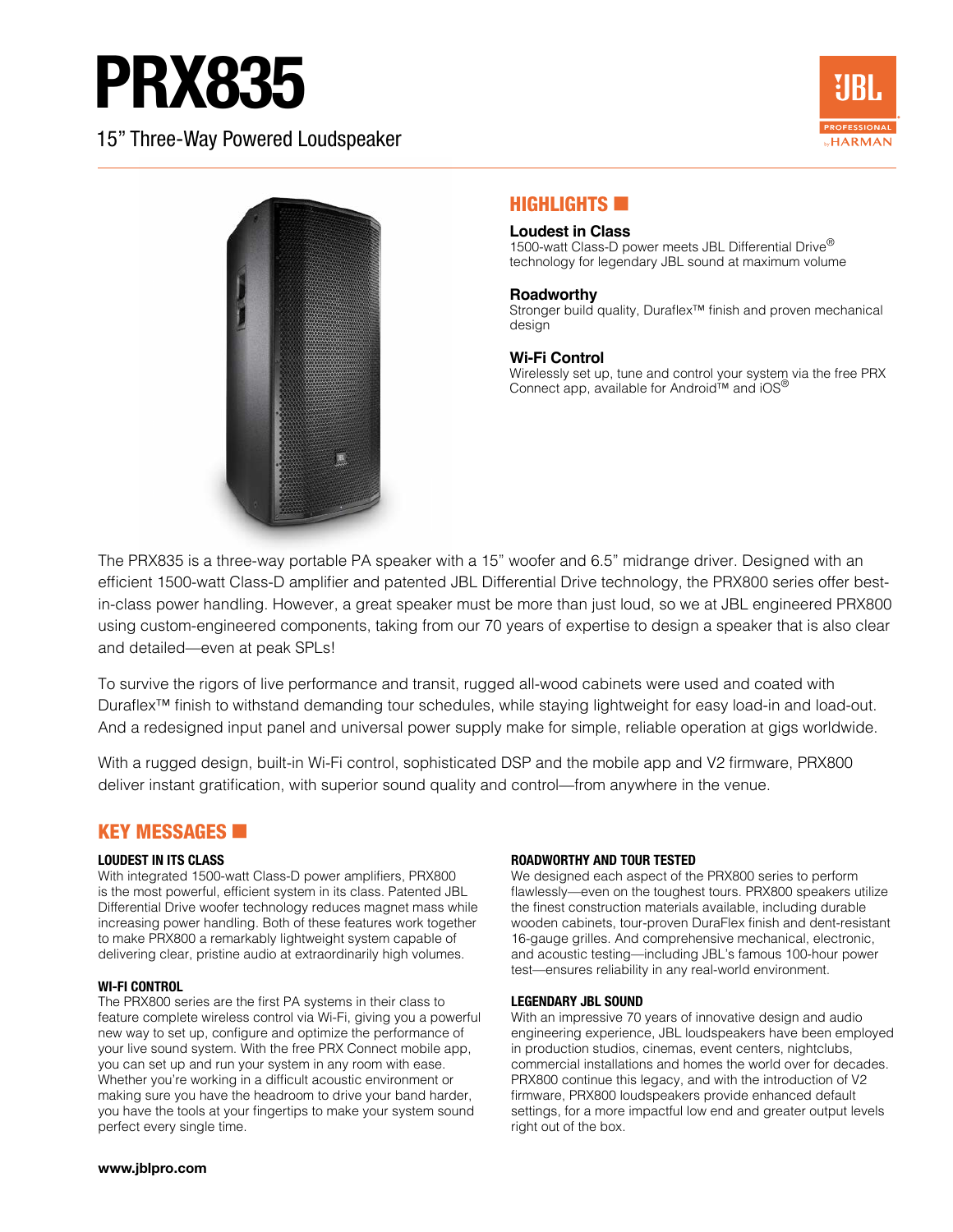# PRX835

Bands, DJs and other performers who need a powerful, accurate, versatile

15" Three-Way Powered Loudspeaker



# **APPLICATIONS**

### **APPLICATION EXAMPLE 1**

**APPLICATION EXAMPLE 2** 

Permanent PA in small clubs, bars and other performance venues.

#### **APPLICATION EXAMPLE 3**

Permanent PA for houses of worship and schools.

# **FEATURES**

PA system.

- Loudest PA in its class with an efficient 1500-watt amplifier
- JBL Differential Drive transducers for higher SPL in a lightweight design
- Next-generation JBL neodymium compression drivers
- Built-in Wi-Fi for wireless control of your system from anywhere in the venue
- Free PRX Connect mobile app provides wireless control over levels, parametric EQ, user presets, and up to 50ms of user delay to fine-tune your sound
- Crown-designed input panel with XLR, 1/4" and RCA inputs, plus XLR loop-through
- **TECHNICAL SPECIFICATIONS IN**

**MAXIMUM SPL OUTPUT:** 138 dB peak **FREQUENCY RANGE (-10 dB):** 34 Hz – 20 kHz **FREQUENCY RESPONSE (±3 dB):** 39 Hz – 20 kHz **POWER RATING:**<br> **INPUT IMPEDANCE:**<br>
1500 W (750 W x 2)<br>
20K Ohms (balance **COVERAGE PATTERN:** 90° x 50° nominal **NET WEIGHT:**  $34.9 \text{ kg} (77.0 \text{ lb})$ **DIMENSIONS (H X W X D):** 938 mm x 446 mm x 539 mm

**SYSTEM TYPE:** Self-powered 15" three-way with bass-reflex 20K Ohms (balanced), 10K Ohms (unbalanced) (36.9 in x 17.5 in x 21.2 in)

## ORDER SPECIFICATIONS

**BOX DIMS (L X W X H):** 21.6 in x 25.4 in x 39 in **SHIPPING WEIGHT:** 85.8 lbs **COUNTRY OF ORIGIN:** MX

**UPC CODE:** 691991005428



HARMAN Professional 8500 Balboa Blvd. Northridge, CA 91329 USA

© 2019 HARMAN International Industries, Incorporated. All rights reserved. Features, specifications and appearance are subject to change without notice.

- Durable construction with wooden cabinets, tour-proven DuraFlex finish and dent-resistant cloth-backed 16-gauge grilles
- Universal power supply for worldwide compatibility
- Demanding 100-hour test regimen ensures reliable performance
- To reduce noise, intelligent variable-speed fan activates only when needed
- Scalable system that integrates with other JBL portable powered PAs
- V2 firmware for impressive sound quality, bass response and loudness right out of the box